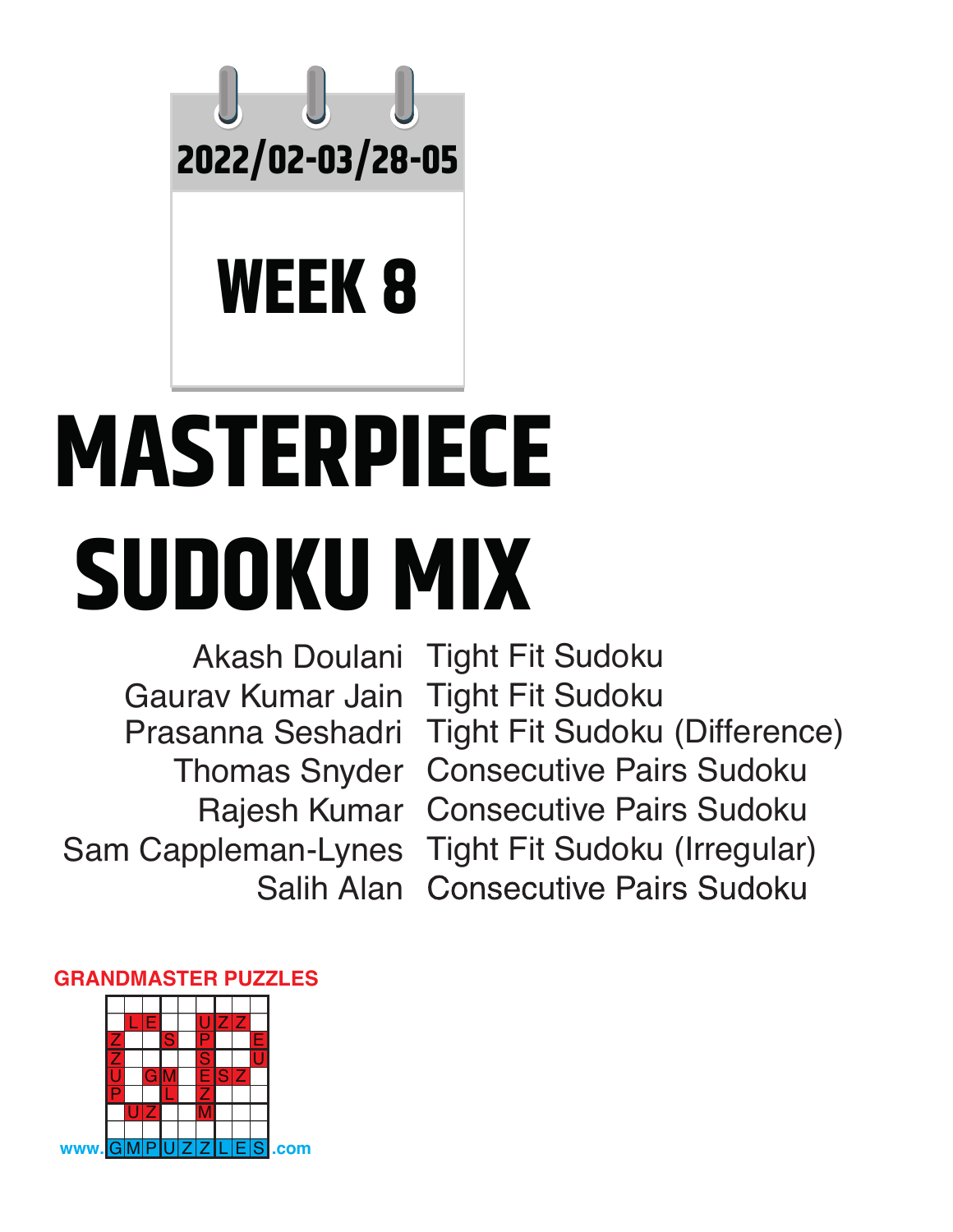

*Thin Line by Big Boys*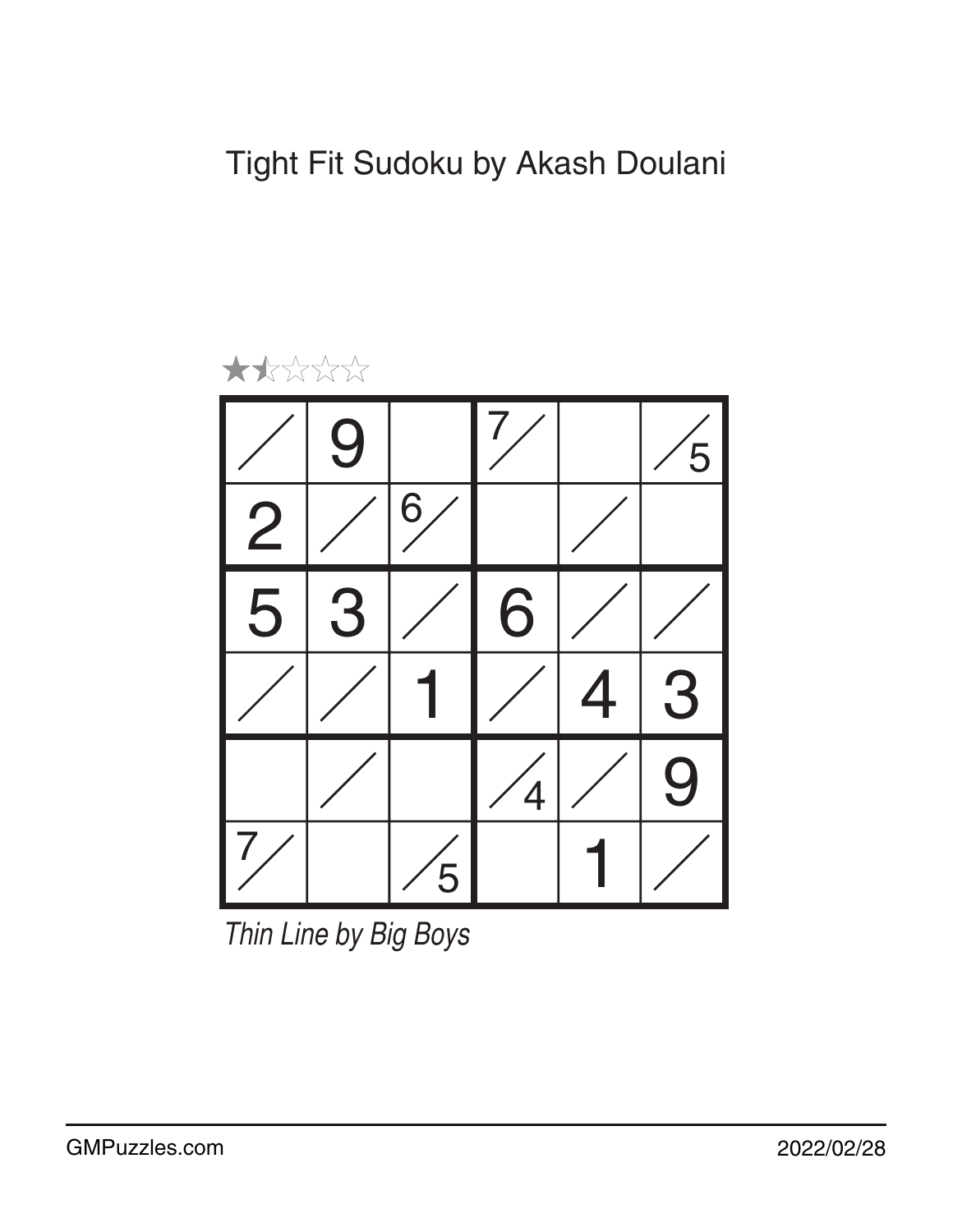

*Columns*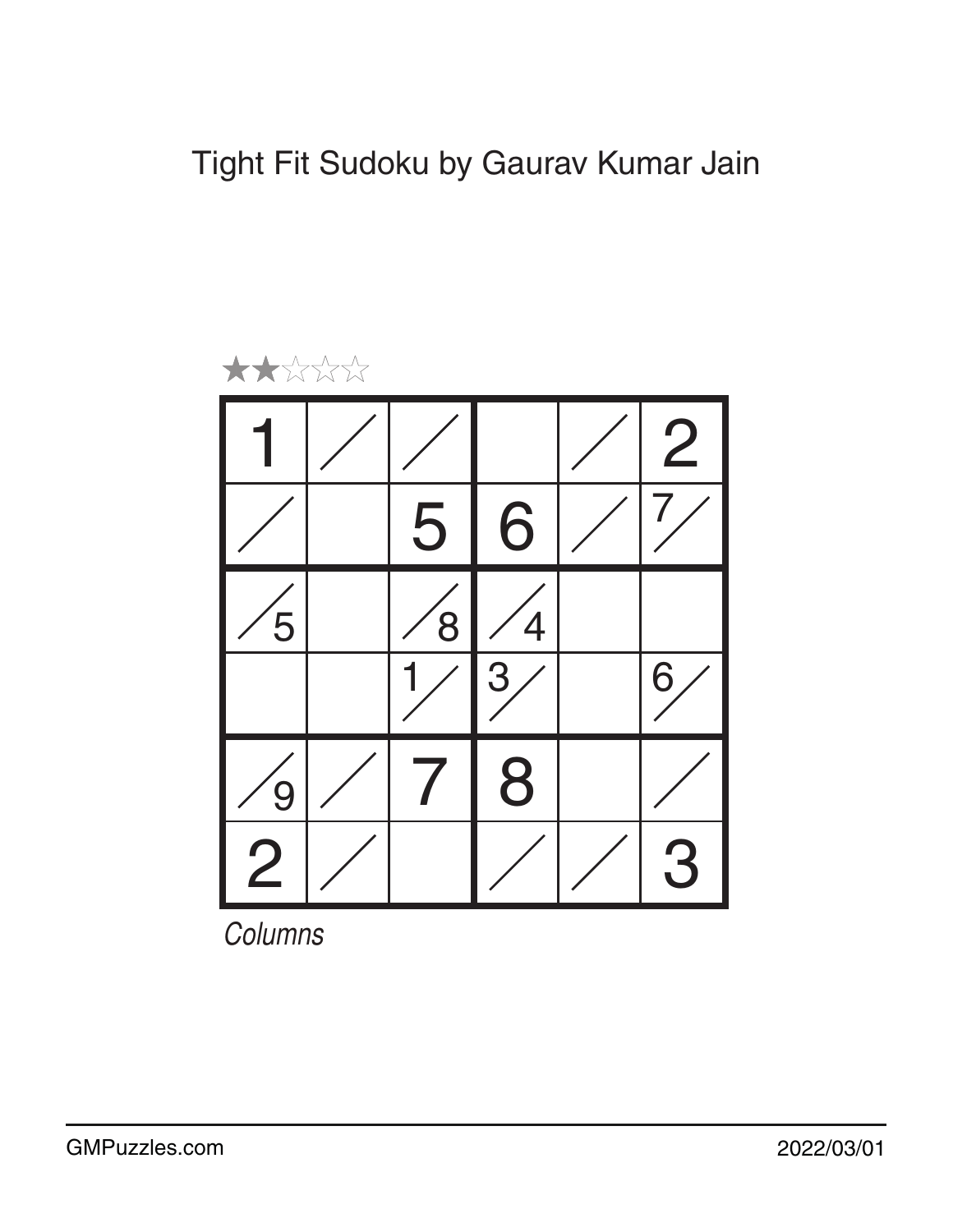Happy<br>In the d

### Tight Fit Sudoku (Difference) by Prasanna Seshadri

Rules: Variation of Tight Fit Sudoku. Insert a number from {0,1,2,2,2,3,3,9} into each cell so that the full number set appears in each row, column, and bold region. Some white and black circles are given on some slashes. If there is a black circle with the slash, the bigger number must be above the smaller number. If there is a white circle with the slash, the smaller number must be above the bigger number. A number in a circle gives the difference between the two values in the cell with the slash. If the difference is 0, the color of the circle is irrelevant.



*Tight Fitting a New Beginning*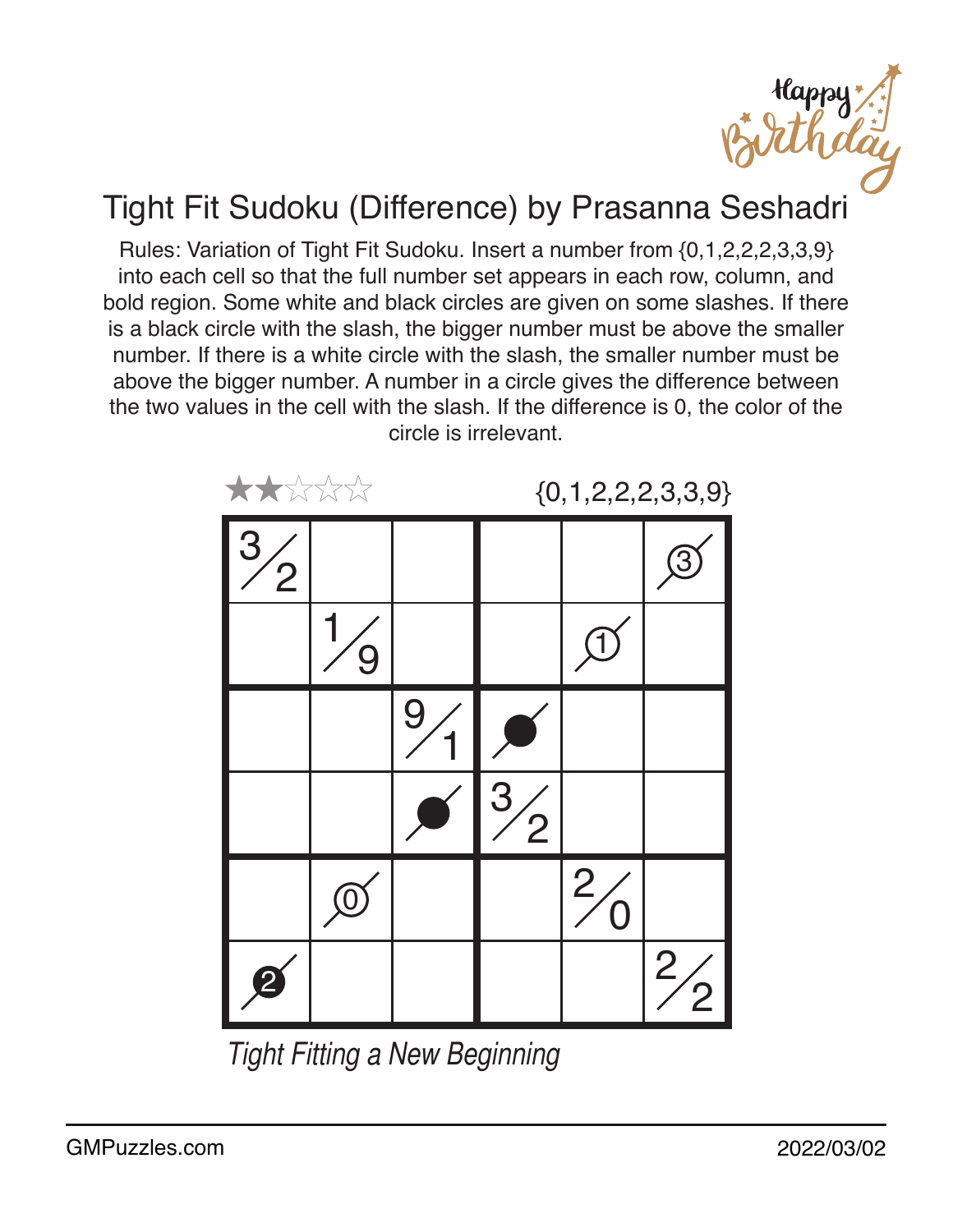Consecutive Pairs Sudoku by Thomas Snyder



*Spiral*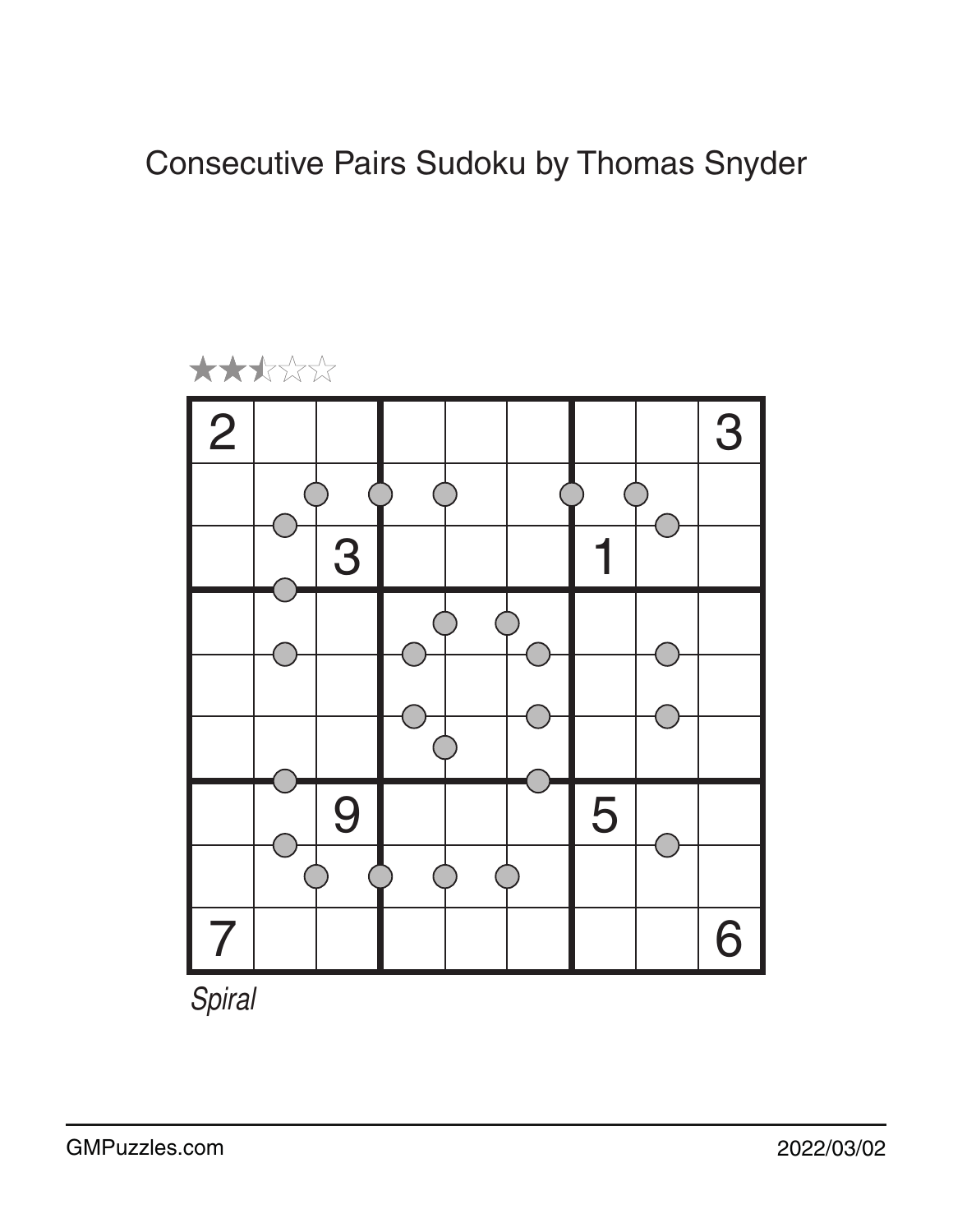Consecutive Pairs Sudoku by Rajesh Kumar

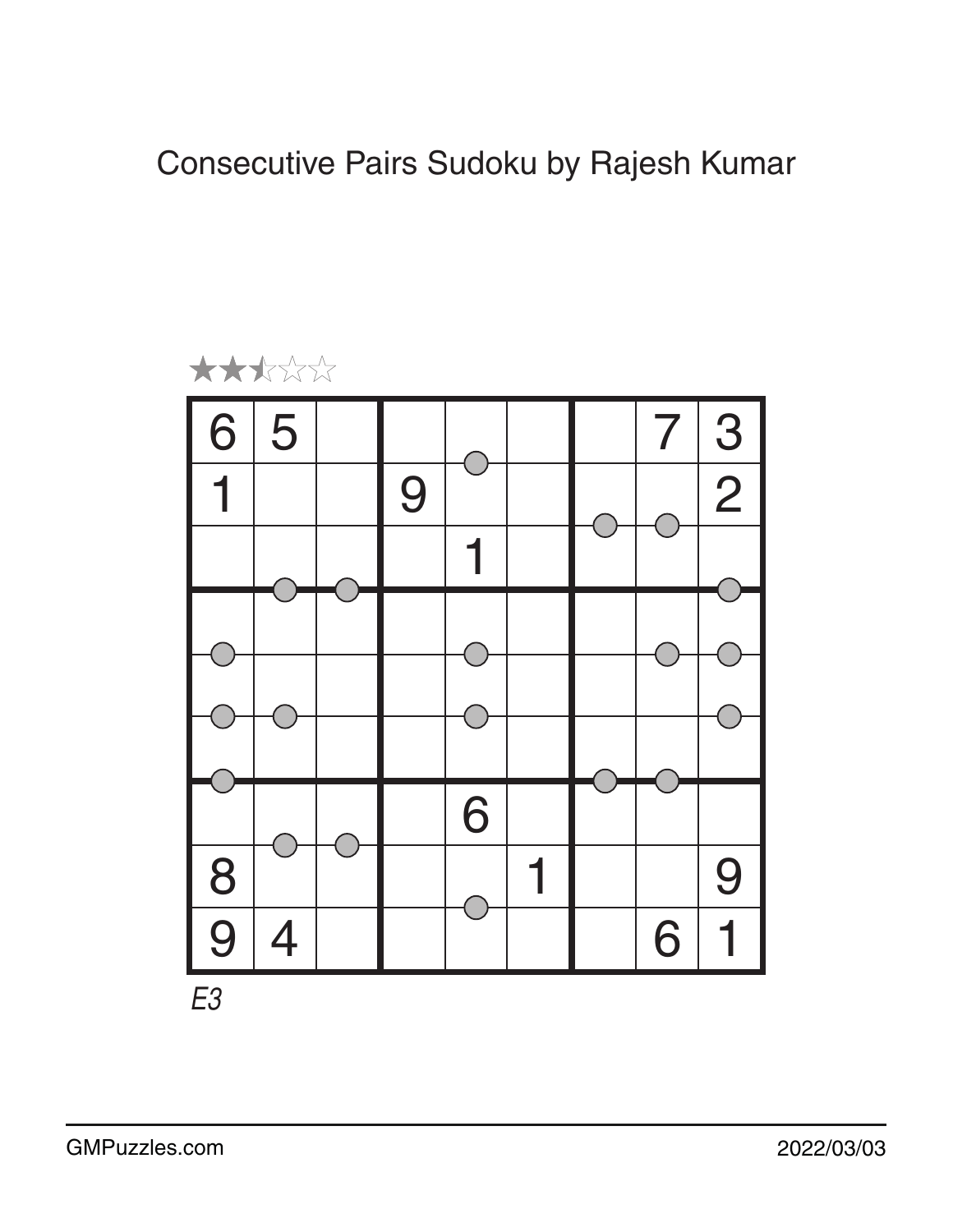#### Tight Fit Sudoku (Irregular) by Sam Cappleman-Lynes

Rules: Standard Tight Fit Sudoku rules, except that the bold regions are irregularly shaped.



*Low/High*